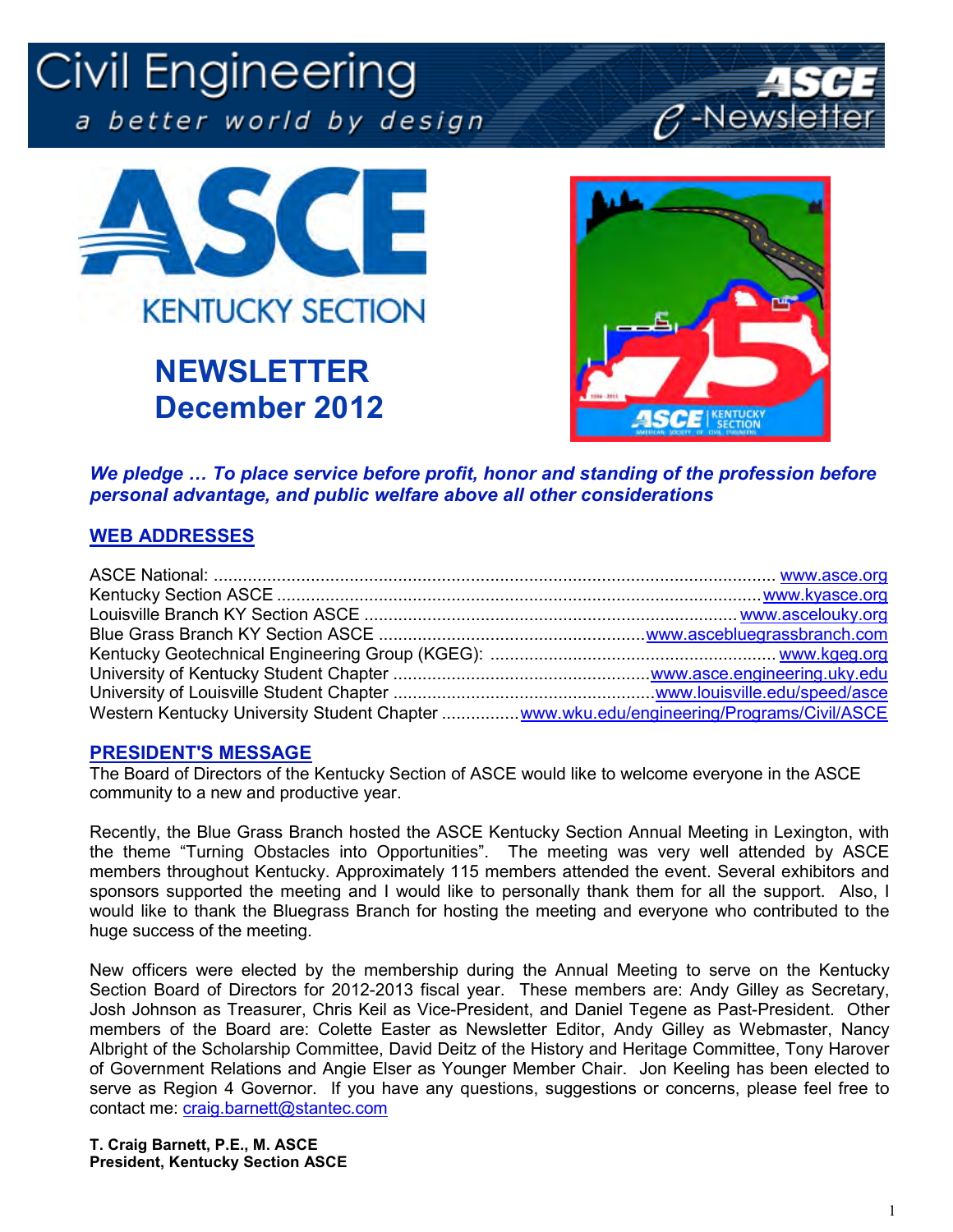#### **KY ASCE ANNUAL MEETING 2012**

This year's annual meeting was hosted by the Blue Grass Branch on October 19, 2012 at Embassy Suites in Lexington. The meeting was a huge success and the technical presentations and exhibitions were informative and well received.

A total of 115 ASCE members attended presentations including *Big Four Bridge Rehabilitation Project* presented by Joe Hagerty PE, PhD and Justin Edwards from Construction Solutions LLC.; *Erosion Control: The Future* presented by Bryan Dyer of Dyer and Associates; *Dam Safety in Kentucky* presented by Mark Ogden from Association of State Dam Safety Officials and Marilyn Thomas from Kentucky Division of Water; *University of Kentucky Flood Mitigation Project* presented by Jim Buckles from Bell Engineering; *Kentucky's First Double Crossover Diamond (DCD) Interchange* presented by Jason Bricker, PE and Brian Aldridge, PE from Stantec Consulting Inc.; *City of Versailles Raw Water Intake and Pump Station Slope Stabilization* presented by Michael Jacobs, PE from GRW and Joseph D. Hauber, PE from Thelen Associates; *Kentucky Speedway Traffic Management Plan* presented by Tom Creasey, PE from Stantec Consulting Inc. and *Eggner's Ferry Bridge* presented by Harold Gibson, PE, PLS from Kentucky Transpiration Cabinet District 1 and James B. Williams from Michael Baker Corporation.

Student presentations included *Phase Change Materials in Concrete Masonry Units for Improved Energy Efficiency* presented by Jeffrey D. Kiesel from the University of Louisville and *Evaluating the Performance and Behavior of Green Infrastructure Stormwater Control Systems Using Hydrologic Instrumentation* presented by Hamidreza Kazemi from the University of Louisville.

Lunch was served followed by a presentation by Keynote Speaker State Representative Sannie Overly.

| <b>Scholarship Amount</b> | <b>Recipient</b>    | <b>University</b>                  |
|---------------------------|---------------------|------------------------------------|
| \$1000.00                 | Ryan Fagan          | University of Louisville           |
| \$1000.00                 | Michelle Ruberg     | University of Kentucky             |
| \$1000.00                 | Aaron Daley         | <b>Western Kentucky University</b> |
| \$500.00                  | Wayne McGrath       | University of Louisville           |
| \$500.00                  | <b>Stacey Shahl</b> | University of Kentucky             |

Nancy Albright, Chair of our scholarship committee presented this year's student scholarships:

Congratulation to the Section Award winners for 2012:

| 2012 Distinguished Engineer in Education        | Lindell Ormsbee, PhD, PE        |
|-------------------------------------------------|---------------------------------|
| 2012 Young Engineer Award                       | <b>Ryan Tinsley, PE</b>         |
| 2012 Distinguished Engineer in Private Practice | Tony Hunley, PhD, PE, SE        |
| 2012 Outstanding Student Chapter                | <b>University of Louisville</b> |

Charlie Ritchie presented the **2012 Robert M. Gillim Award** for Professional Recognition, to **Mr. Darrell Herron, PE** for his outstanding contributions to the engineering profession and the community. Charlie gave a short history of this award. Charlie's comments showcased the Gillim Award represents the best aspects of both ASCE and the Civil Engineering Profession.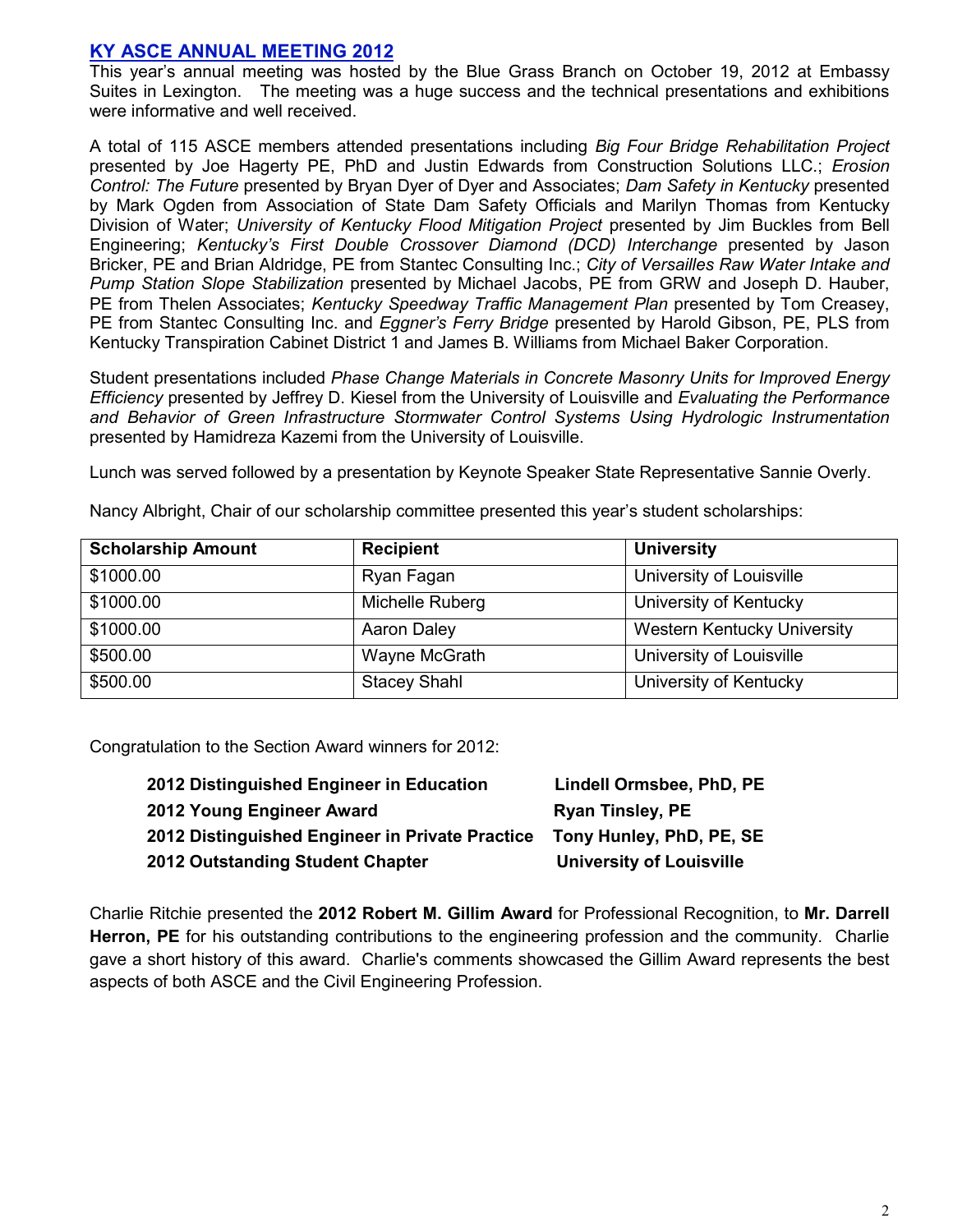**Thank You to this Year's Sponsors** 

| <b>LEVEL 2 - \$250</b>         | <b>LEVEL 1 - \$100</b>          | <b>EXHIBITORS</b>               |
|--------------------------------|---------------------------------|---------------------------------|
| PLANTMIX ASPHALT               | <b>ADVANCED DRAINAGE</b>        | <b>CONTECH</b>                  |
| <b>INDUSTRY OF KENTUCKY</b>    | <b>SYSTEMS</b>                  |                                 |
| <b>TRITON LINING</b>           | <b>ECSILLC</b>                  | <b>ASSOCIATION OF STATE DAM</b> |
| <b>TECHNOLOGIES</b>            |                                 | <b>SAFETY OFFICIALS</b>         |
| THELEN ASSOCIATES, INC.        | ASSOCIATION OF STATE DAM        | <b>HAYWARD BAKER</b>            |
|                                | <b>SAFETY OFFICIALS</b>         | <b>GEOTECHINICAL</b>            |
|                                |                                 | <b>CONSTRUCTION</b>             |
| HDR INC.                       | ELIZABETH NIEMANN &             | <b>LYNN IMAGING</b>             |
|                                | ASSOCIATES, INC.                |                                 |
| PALMER ENGINEERING             | SUMMIT ENGINEERING INC.         | <b>KELLER</b>                   |
| STANTEC CONSULTING INC.        | <b>GARBER-CHILTON ENGINEERS</b> | MEREDITH BROTHERS, INC.         |
|                                | & LAND SURVEYORS INC.           |                                 |
| <b>KENTUCKY AMERICAN WATER</b> | BTM ENGINEERING, INC.           | SITE SUPPLY, INC.               |
|                                | TIMEWELL DRAINAGE               |                                 |
|                                | <b>PRODUCTS &amp; SERVICES</b>  |                                 |
|                                | <b>LOCHNER</b>                  |                                 |

### BRANCH AND REGION UPDATES

#### **BLUE GRASS BRANCH**

The Blue Grass Branch November meeting was a success, as we welcomed Susan Plueger, Senior Municipal Engineer of LFUCG who discussed the keys to successfully implementing the stormwater provisions of the Consent Decree between Lexington, Kentucky and the U.S. EPA/Commonwealth of Kentucky. At this meeting we kicked of our annual Jarrett's Joy Cart collection, including new unwrapped toys and financial donations. Check your engineering offices for boxes accepting donations until December 13th.

The next event for the Blue Grass Branch will be on Friday, December 14 at 12:00. Please join us as we help the Salvation Army Angel Tree Program, where we will sort toys and food for those in need this holiday season. Please visit our website for additional information: www.ascebluegrassbranch.com

Officers are as follows:

| President                             | - Emily Groves, EIT   |
|---------------------------------------|-----------------------|
| <b>Vice President</b>                 | - Jason Hurt, PE      |
| Secretary                             | - Michelle Meehan, PE |
| Treasurer                             | - Tiffany Coleman, PE |
| <b>Community Outreach Coordinator</b> | - Joshua Johnson, PE  |
| Younger Member Co-Coordinator         | - Colette Easter, EIT |
| Younger Member Co-Coordinator         | - Matt Armstrong, EIT |
| <b>Website Coordinator</b>            | - Joshua Johnson, PE  |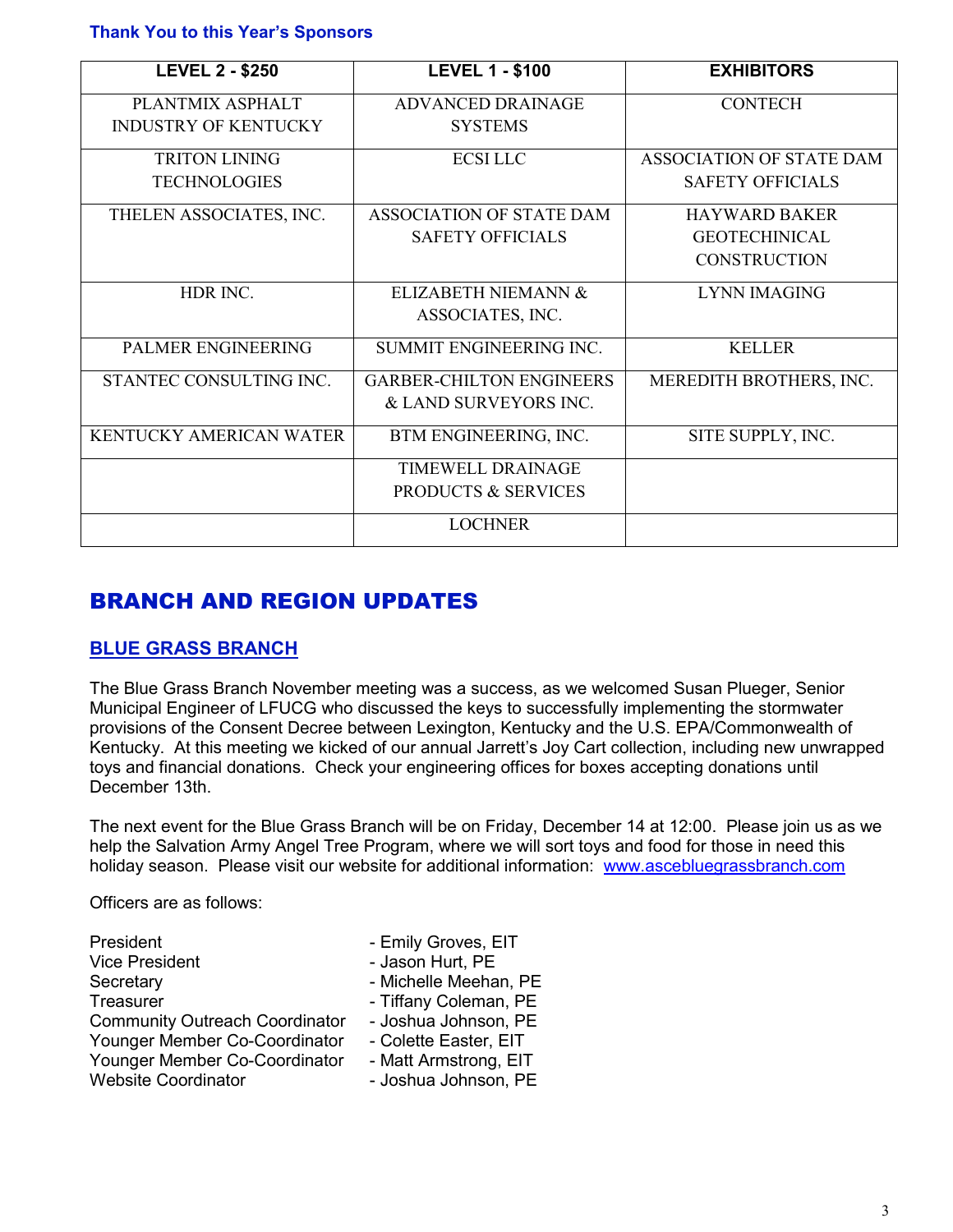#### **LOUISVILLE BRANCH**

The Louisville Branch has been particularly active since our summer recess. In September, Jeremy Raney with Louisville Metro Public Works and Assets discussed the Brownsboro Road Diet Project. The Branch was well represented at the Annual Meeting in Lexington, where Branch President Roy Flynn of Louisville-Jefferson County MSD provided the Branch report. In November, Chuck Kavanaugh with the Home Builders Association of Louisville presented on housing trends in the Louisville area and in December AJ Manion and Jean Terry from the law firm of Manion-Stigger provided guidance on how to avoid being sued as an engineer. Over 150 individuals have attended our monthly luncheons since the summer break.

On January 4, 2013 Scott Martin with 21<sup>st</sup> Century Parks will discuss the plans and progress at the Parklands of Floyds Fork.

Officers are as follows:

| - Roy Flynn, PE (MSD)      |
|----------------------------|
| - Paul Maron, PE (Strand)  |
| - Kent Ballard, PE (HDR)   |
| - Shanaka Ewing, EIT (LWC) |
| - Sean Craig, EIT (MSD)    |
| - Andrew Gilley, PE (Qk4)  |
|                            |

**YMG** – The Younger Members Group has been meeting every month for lunch to plan events. In December, the Group organized a tour of the Louisville Water Company's historic Crescent Hill Water Filtration Plant with the University of Louisville Student Chapter. The tour was followed by a social hour and dinner.

The Louisville younger member group officers are as follows:

| <b>President</b> | -Ryan Tinsley, PE (Strand) |
|------------------|----------------------------|
| Vice President   | -Paul Belshoff, EIT (BTM)  |
| Secretary        | -Sean Craig, EIT (MSD)     |
| Treasurer        | -Nathan Chappell, PE (BTM) |

Please contact one of the officers above or checkout our Facebook page for more information about upcoming group activities. (https://www.facebook.com/groups/72189546512/)

#### **FRANKFORT BRANCH**

President - Scott Thomson, P.E. scott.thomson@ky.gov

#### **PENNYROYAL BRANCH**

President – Shane Palmquist, PhD, P.E. shane.palmquist@wku.edu (270) 745-2919

#### **REGION 4**

#### **MESSAGE FROM THE REGION 4 GOVENOR**

Hello fellow members:

First, let me say that I appreciate being elected to serve as your "Governor" for Region 4 of ASCE (and without anyone being subjected to all those negative campaign ads!!), and to thank J.P. Mohsen, our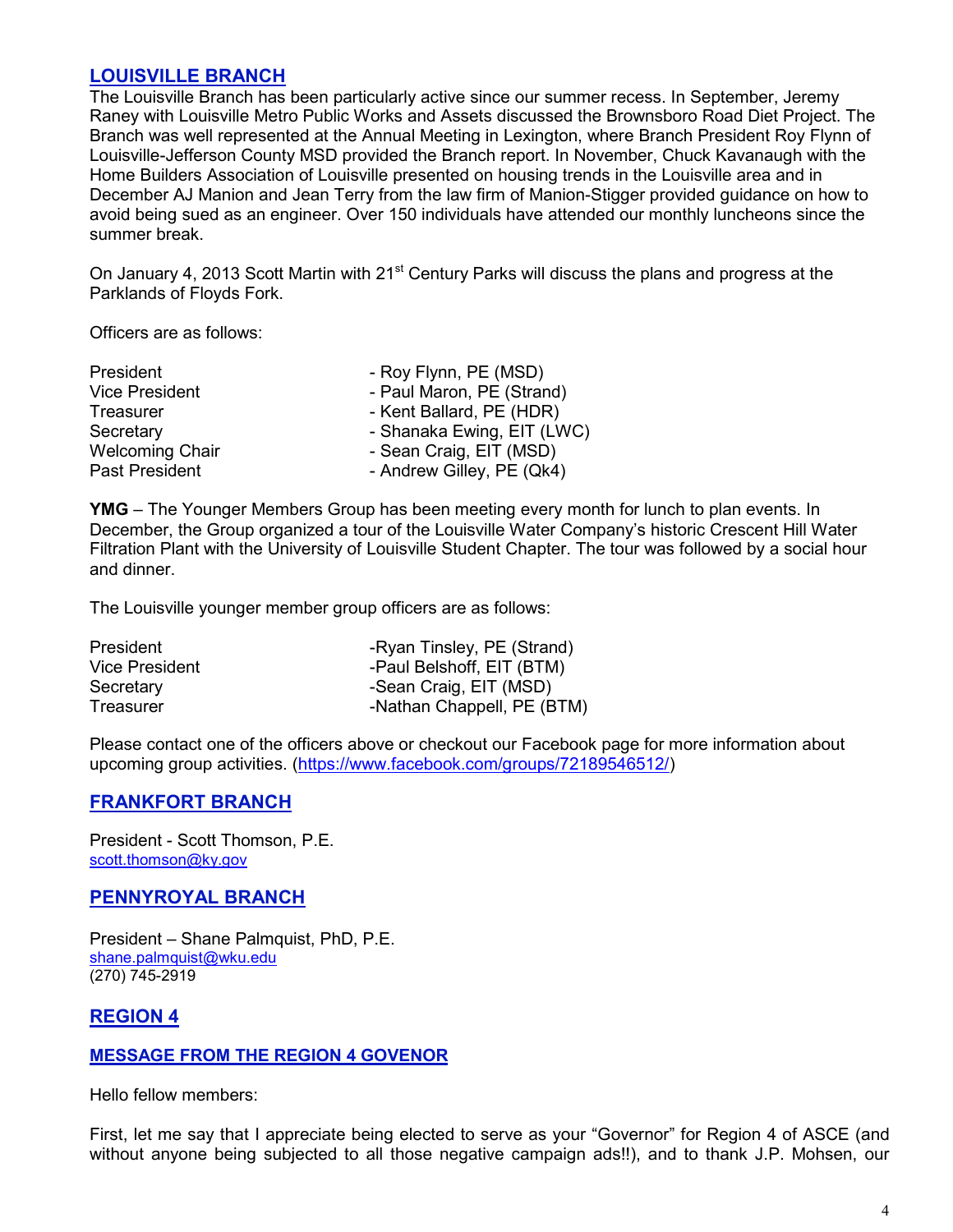outgoing Governor, for his leadership and continued support of ASCE. I wanted to take a moment to say hello, and let you know that I am here to help serve our local ASCE branches and student chapters over the next 3 years. As an ASCE Governor, my role is to act as a local connection between the branches/section and student chapters up to National (through our region). One of the ways we are supposed to do this is by making periodic visits to branches/student chapters (usually at meetings or similar events) and listening to members to understand any particular issues or questions for ASCE that we want to bring to National's attention. So to start my term off, I'd like to offer and ask the following:

> • Contact with ASCE Student Chapters (University of Kentucky, University of Louisville, and Western Kentucky University) - I would like to try to get to each student chapter at least once per year, so I've already been reaching out to establish those contacts to help make that happen. If you happen to know of an upcoming Student Chapter event, please let me know!

> • Local Branch Meetings/support – I would also like to help support your local chapter meetings, and help work with some of you with National to resolve any issues with revitalizing branches, and those sorts of things. I'd be glad to give a brief update on ASCE national issues as part of the business meeting of your branch event. Please let me know of your upcoming planned meetings.

> • Issues to bring to Kentucky Section attention – I certainly plan on attending our Section board meetings and stay in communication with our local leadership – so please let me know of particular issues, questions, or requests to the Section for discussion and I would be glad to discuss further with you.

> Contacting me – feel free to drop me an email anytime, or contact me via cell phone – my full contact information is below; I am very appreciative that my employer (Stantec), and our Kentucky Section, both support my efforts in my role as Governor, and I hope to serve our membership well.

Thank you for your service and support of ASCE!

**Jon Keeling, PE, CFM, M.ASCE**  Email: jon.keeling@stantec.com Phone: 859-940-2854

#### **UPCOMING EVENTS**

- Multi-Region Conference for Section and Branch Leaders and Younger Member Groups will be February 7-9, 2013 (Providence, RI); ASCE Legislative Fly-In will be March 19-21, 2013 (Washington, DC); Region 4 Assembly of Delegates/Board of Governors Meeting will be April 19-20, 2013 (Louisville, Kentucky)\*
	- $\circ$  \*Note active, interested members are encouraged to attend this meeting as a delegate/representative, to help voice any concerns or issues you or others have to our ASCE Region and National – please contact any Kentucky Section Officer or your Governor (Jon Keeling) if interested in attending
- Note that ASCE National will be publishing the updated Report Card for America's Infrastructure in March, 2013
- Strategic Initiatives ASCE National maybe you could put a list on these in newsletter under Regional update –
	- a. Infrastructure Needs/Concerns of the Nation
	- b. Raise the Bar
	- c. Sustainability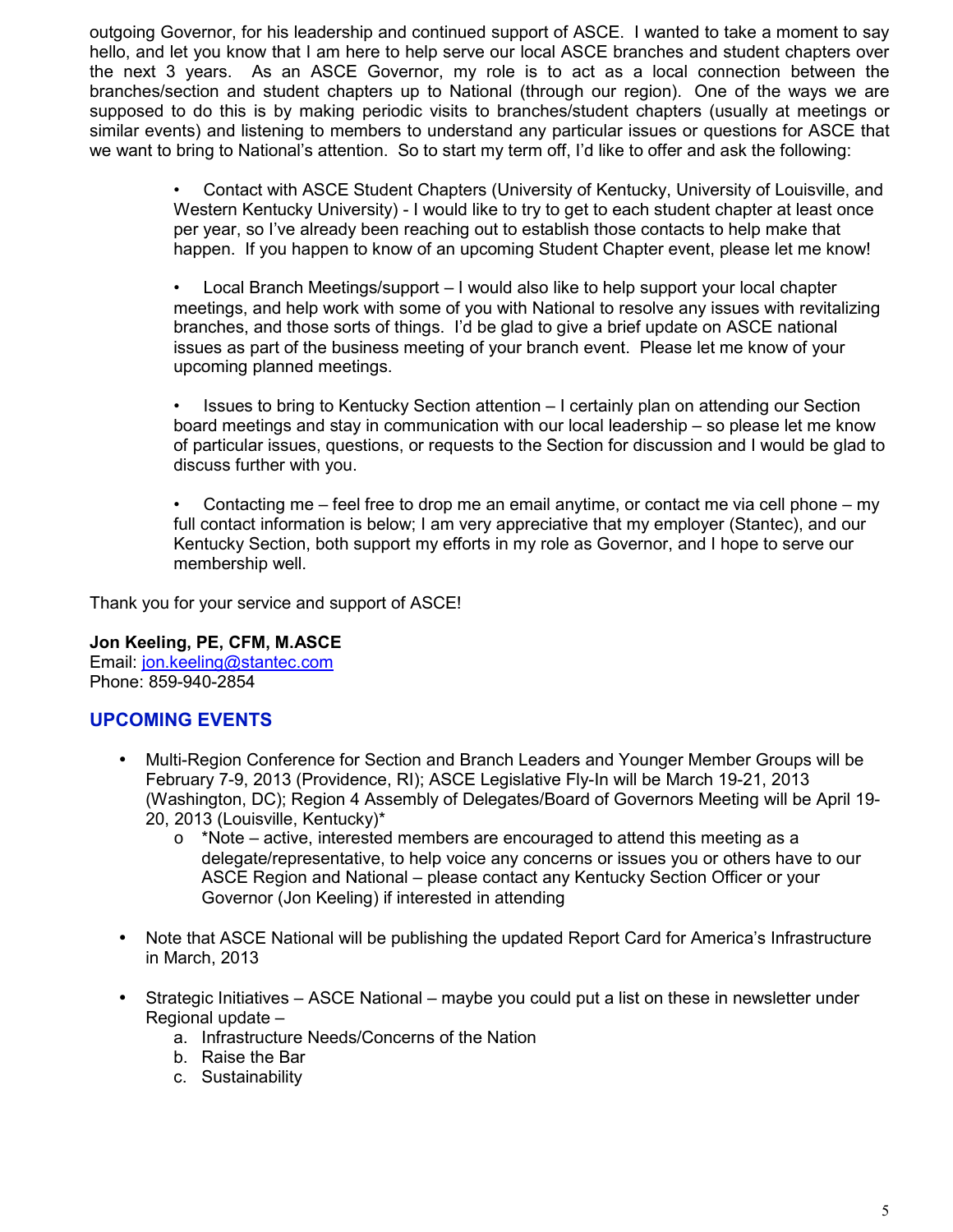## **Spring 2013 CIVIL ENGINEERING PE REVIEW COURSE**

**Faculty of the Department of Civil and Environmental Engineering, University of Louisville, in conjunction**  with the Kentucky Engineering Center, is offering a PE review course for six Saturdays, from 2-09-2013 **through 3\$16\$2013. This course has been continuously offered each fall and spring since 1996. List of companies who have utilized this course in training their employees is available upon request.** 

| <b>DATE</b> | TIME                      | <b>TOPIC</b>                     | <b>INSTRUCTOR</b> |
|-------------|---------------------------|----------------------------------|-------------------|
| Feb 09      | $8:00 - 9:55$ am          | <b>Structural Analysis</b>       | J. P. Mohsen      |
| Feb 09      | $10:05 - 12 \text{ noon}$ | <b>Strength of Materials</b>     | J. P. Mohsen      |
|             |                           |                                  |                   |
| Feb 16      | $8:00 - 9:55$ am          | Soil Mechanics                   | Jerry Vandevelde  |
| Feb 16      | $10:05 - 12$ noon         | <b>Foundation Engineering</b>    | Jerry Vandevelde  |
|             |                           |                                  |                   |
| Feb 23      | $8:00 - 9:55$ am          | Hydraulics                       | Nageshwar Bhaskar |
| Feb 23      | $10:05 - 12$ noon         | Hydrology                        | Nageshwar Bhaskar |
|             |                           |                                  |                   |
| Mar $02$    | $8:00 - 9:55$ am          | Geometric Design                 | J. P. Mohsen      |
| Mar $02$    | $10:05 - 12$ noon         | Water Wastewater Treatment       | Andy Winfrey      |
|             |                           |                                  |                   |
| Mar 09      | $8:00 - 9:55$ am          | <b>Structural Design</b>         | J. P. Mohsen      |
| Mar 09      | $10:05 - 12$ noon         | <b>Construction Materials</b>    | J. P. Mohsen      |
|             |                           |                                  |                   |
| Mar $16$    | $8:00 - 9:55$ am          | <b>Engineering Cost Analysis</b> | J. P. Mohsen      |
| Mar $16$    | $10:05 - 12$ noon         | Scheduling and Estimating        | J. P. Mohsen      |

**TEXT:** Comprehensive, spiral-bound course notes are included in the fee

**LOCATION:** Kentucky Engineering Center is located at 160 Democrat Drive Frankfort, KY 40601 **FEE:** Early Registration by February 1, 2013 - \$459.00

Regular Registration after February 1, 2013 - \$489.00

**REGISTRATION:** To register, please mail, fax, or email the completed form to:

Dr. J. P. Mohsen, technical course coordinator, University of Louisville, Civil and Environmental Engineering Department, Louisville, KY 40292 or, e-mail jpm@louisville.edu or, FAX registration form to (502)852 8851. TEL 502 852 4596.

-----------------------------

#### **REGISTRATION FORM** (Mail To)

|            | Dr. J. P. Mohsen, U of L, Department of Civil and Environmental Engineering, Louisville, KY 40292 |
|------------|---------------------------------------------------------------------------------------------------|
|            | Name                                                                                              |
|            |                                                                                                   |
|            |                                                                                                   |
|            |                                                                                                   |
|            |                                                                                                   |
| Work Phone | Cell Phone                                                                                        |
|            |                                                                                                   |
|            | <b>MAKE CHECK PAYABLE TO: Professional Exam Review Civil Engineering (PERCE)</b>                  |
|            | Check Enclosed Bill my company P.O. #                                                             |